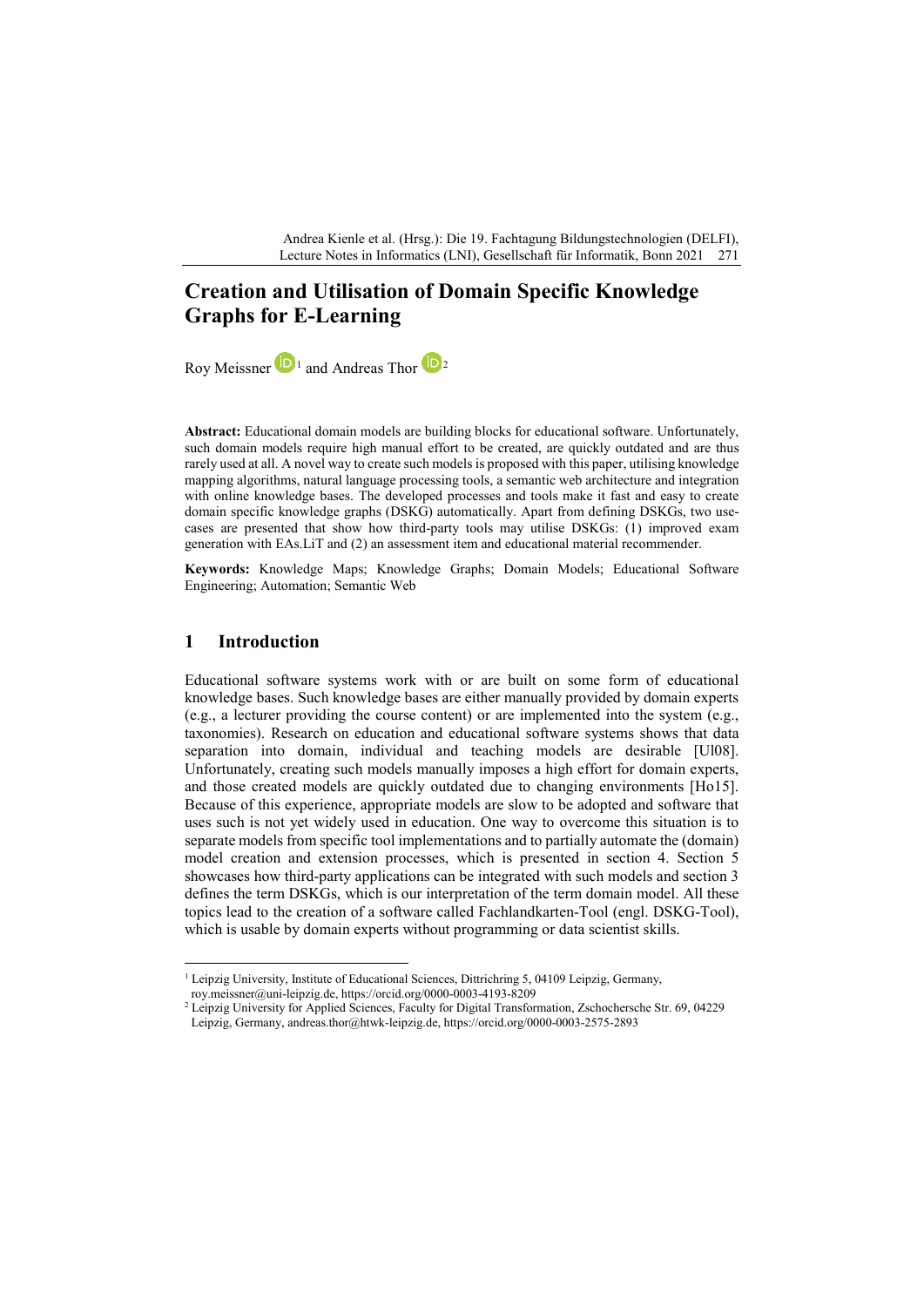#### 272 Roy Meissner und Andreas Thor

### **2 Related Work**

A literature review on Knowledge Graphs (KG) in education defines the term KG, emphasizes on their demand and the usage of Semantic Web technologies [Ri19]. Presented literature and Rizun's own work focus on structural aspects of KGs, their vocabularies, separation of concerns, introduce into KG creation and state about "bottlenecks" of this process. Information about automated creation and maintenance processes were not presented, and KG usage is limited to one example.

The Open Research Knowledge Graph, presented in [Ja19], focuses on information about semantic scholarly knowledge. It uses automated processes to extract information from text in order to semi automatically extend the knowledge graph. Humans may input, revise, maintain and utilise graph information. In contrast, DSKGs focus on educational domain models and software systems, use different and specialized processes and tools for graph creation and revision purposes, and are composable of (sub-)DSKGs by design.

KnowEdu is a system capable of automated KG generation for educational purposes [Ch18]. It uses a data mining approach called probabilistic association rule mining for data extraction from assessment data and tutoring scenarios. The paper at hand differs to it, as its focus is on pedagogical backed modelling, separation of KGs by their domain, graph enrichment from third party repositories, and on different tools to create KGs.

# **3 Domain Specific Knowledge Graphs (DSKG)**

Data models for educational purposes are distinguished into three basic kinds: domain model, teaching (or adaption; didactic) model, and user (or learner; individual) model [Ul08, pp. 37]. The term *domain model* is widely used and has various meanings, depending on the context. Ullrich defines *domain model* as "The domain model contains the educational resources, and, depending on the specific system, the domain concepts. Additional information associated to the domain model includes metadata and the domain structure (often represented by a graph) that models the relationships between resources. [...]" [Ul08, pp. 37]. This definition can still be widely interpreted and the term *domain model* is often used for large and complex domains. This is why this work focuses on a more precise interpretation of the definition, called *domain specific knowledge graph* (DSKG) (germ. *Fachlandkarte*). A DSKG is an open-world graph which imposes no restriction on the size of its domain or topic and is designed for specific didactic purposes. So DSKGs are usable for e.g., a single seminar, but also for e.g., the whole mathematical domain. They are collaborative pieces of data, curated by domain experts and may even contain conflicting information. DSKGs contain key concepts, which are annotated with further information, like concept types, hierarchies, literature resources, and much more, as depicted in the DSKG part of fig. 2.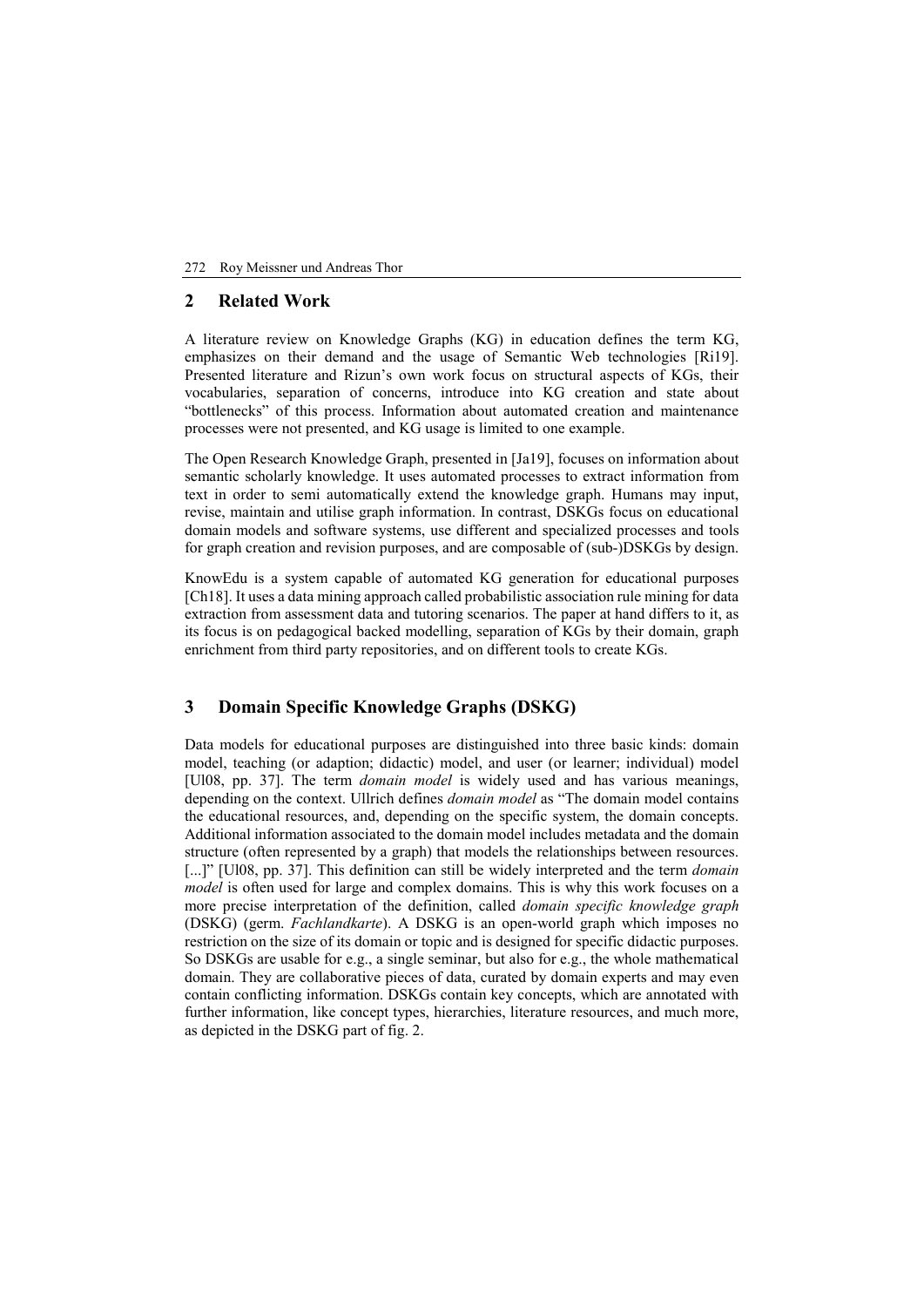

Fig. 1: DSKG creation and extension process, capturing the proposed tools

# **4 Creation of DSKGs**

Manually creating domain models, and thus DSKGs, implies a high workload for domain experts, which is impracticable. This work proposes a semi-automated process to create DSKGs, which is is split up into three phases: 1) creation of KGs from source information, using T-Mitocar<sup>[3](#page-2-0)</sup>, 2) extension of these with information extraction processes applied to the source information, using DBpedia Spotlight<sup>[4](#page-2-1)</sup>, and 3) extensions of the resulting KGs with existing third-party knowledge repositories by information retrieval processes. An open-source web app<sup>[5](#page-2-2)</sup> has been developed for domain experts, which guides through manual and automated processes. Manual graph revision, extension and visual exploration is also covered as of this web app. The described process (fig. 1) captures all phases and proposed tools, whereas table 1 summarizes used methods and tools.

| Step\Method | Manual                                               | Automated |
|-------------|------------------------------------------------------|-----------|
| Creation    | Human Domain Modeler                                 | T-Mitocar |
| Extension   | Apps: EAs.LiT, Fachlandkarten-Tool DBpedia Spotlight |           |

Tab. 1: Used methods and tools for DSKG creation and extension

From a technical point of view the system is modularized and coupled with semantic web technologies according to the *flexible educational software architecture* [MT20]. Even though alternatives might be worth testing, T-Mitocar was chosen because of tech4comp project provisions and implies restrictions on German and English source texts, as well as a minimum text length of 350 words. DBpedia Spotlight was chosen because of it being available as a web-service, providing a concise REST-API and providing data from the "most interconnected freely available knowledge graph on the Web"<sup>[6](#page-2-3)</sup>.

<span id="page-2-0"></span><sup>&</sup>lt;sup>3</sup> Proprietary Software, see [PDI11], se[e https://www.pirnay-dummer.de/?page\\_id=81](https://www.pirnay-dummer.de/?page_id=81) (accessed 21.June 2021)

<span id="page-2-1"></span><https://www.dbpedia-spotlight.org/> (accessed at 21. June 2021)

S Source code repository[: https://gitlab.com/Tech4Comp/fachlandkarten-ui/](https://gitlab.com/Tech4Comp/fachlandkarten-ui/) (accessed 21. June 2021)

<span id="page-2-3"></span><span id="page-2-2"></span><sup>&</sup>lt;sup>6</sup> <https://www.dbpedia.org/> (accessed at 21. June 2021)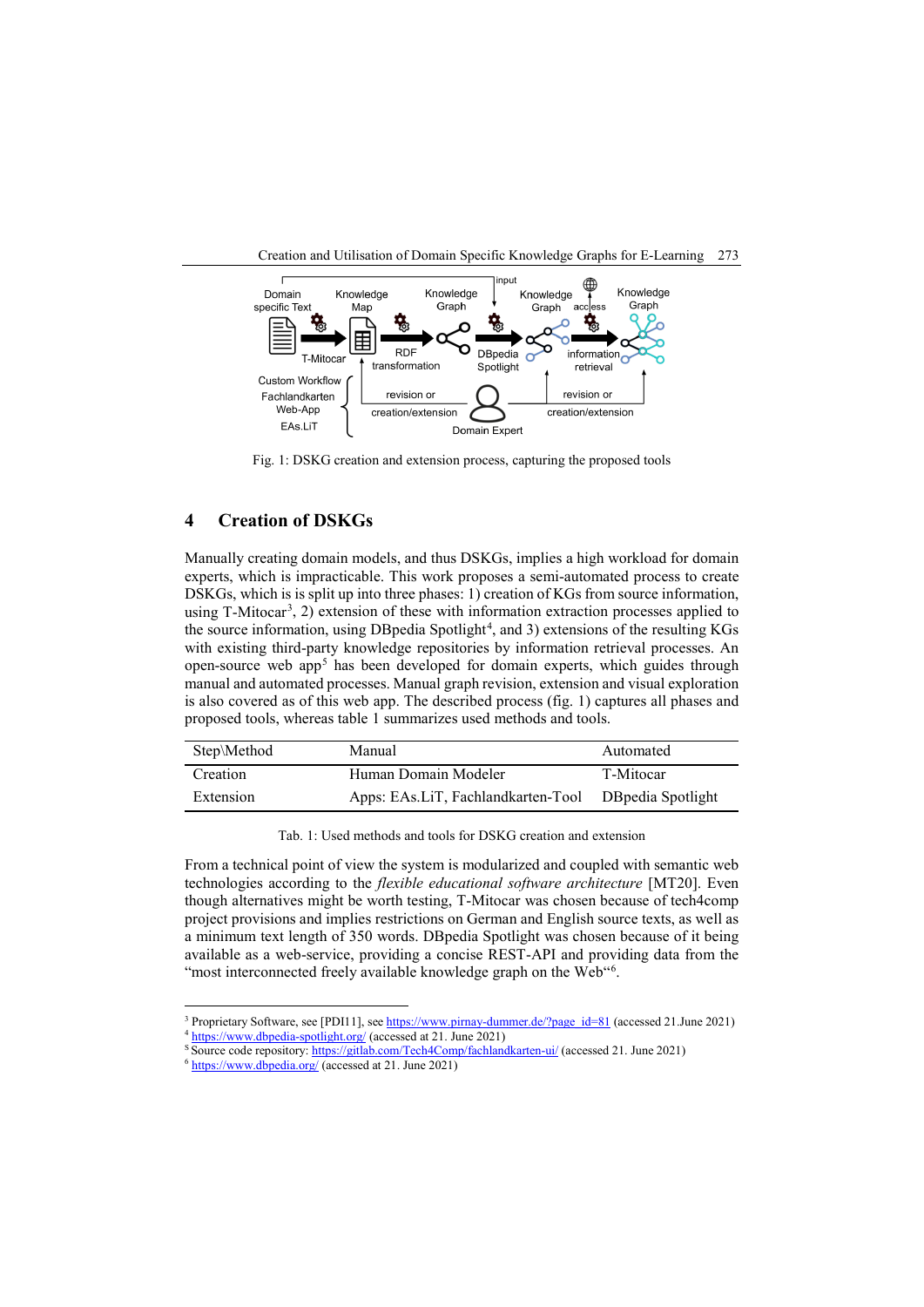#### 274 Roy Meissner und Andreas Thor



Fig. 2: DSKG integration with EAs.LiT

#### **4.1 Automated Creation**

T-Mitocar is a software capable of transferring a written text into an association net (or *knowledge map* (KM)), containing named entities (NE) and weighted associations [PDI11]. Created KMs depend on the text itself, on its length, as well as on an argument dynamically controlling the size of the resulting KM. The KM creation process is fully automated, except for the correct choice of the so called *wordspec* argument, which needs to be determined by domain experts. Created KMs are transferred via custom process to a technical graph format (RDF) for editing, extension, linking and context reasons. This transformation results in a DSKG and the whole process is depicted in the upper left half of fig. 1. As of the simplified example in fig. 2 the so far created DSKG contains the named entities *Algebra*, *Linear Algebra*, *Matrix Multiplication* and *Matrix Addition* only.

### **4.2 Automated Extension**

Several educational use-cases require more specialized information than provided by KMs. One way to gain such information is to analyse the source text with different methods. A tool specifically created for this purpose is DBpedia Spotlight, which offers to extract NEs of a text, providing their types and URLs, leading to further information about the NEs [Me11]. This information is annotated to the created DSKG from step 1), which fig. 2 reflects as all NEs are now referred to as *Topics* (blue dots).

Lastly the DSKG is matched against third party knowledge bases in order to reveal a) hierarchic structures within the DSKG, and b) to gather use-case specific information (not covered as of this work). As of a) contained links of the DSKG are queried to access hierarchical information about the respective NEs on DBpedia, which provides linked and open community knowledge, including hierarchical structures as of topic and subtopic relations [Le15]. In case it is possible to find such structures, the transitive nature of the subtopic relation is used to simplify relations, which are than annotated to the DSKG. Fig. 1 shows both phases in its upper right half and fig. 2 reflects these as *subtopic of* relations.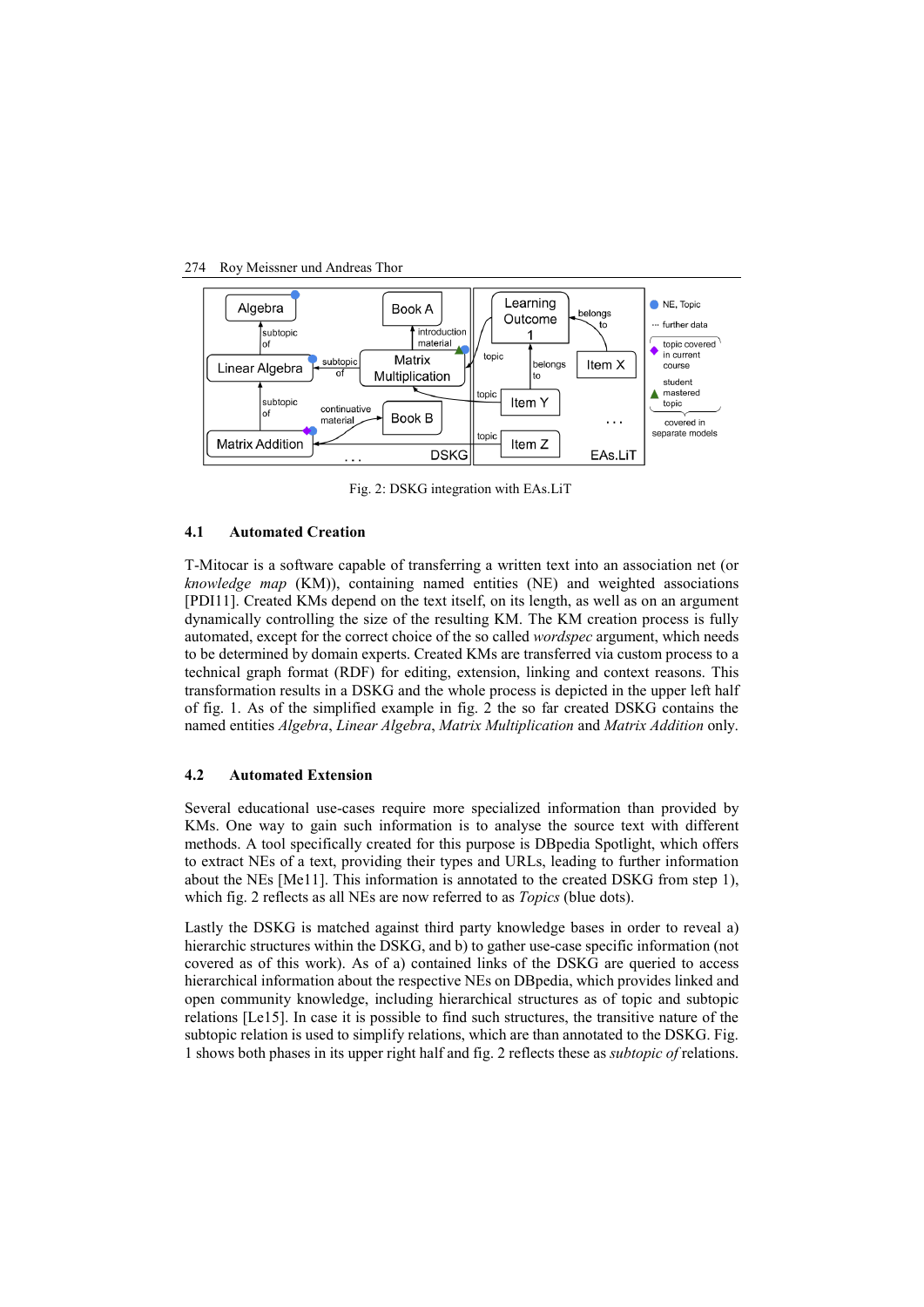Creation and Utilisation of Domain Specific Knowledge Graphs for E-Learning 275

# **5 DSKG Application & Utilisation**

A chatbot, accessing a KG to support students in their literature literacy was presented in [MK20]. The following paragraphs showcase how DSKGs are utilised as of 1) exam generation processes of EAs.LiT, and 2) an e-assessment item and material recommender.

EAs.LiT is a feature unique e-assessment management tool and allows to generate exams and alternative exams of equivalent difficulty [TPW1[7](#page-4-0)], and, since a major revision<sup>7</sup>, also as of equivalent item-topic distribution. The letter feature utilises linkage information between EAs.LiT's data (assessment items and learning outcomes) and DSKGs, as well as hierarchic information contained in linked DSKGs (fig. 2). Links are input using a merged visualisation of a DSKG and EAs.LiT's data. Apart of a simple topic categorization, EAs.LiT is able to use the hierarchic information of DSKGs to ensure that an item-topic restriction, e.g., max. 5 items from topic *Algebra*, is not violated by subtopics, e.g., items from *Matrix Multiplication*.

A specified use-case of the tech4comp project is to improve the self-study environment of students by individually recommending assessment items and educational material, based on individual skills, the current course progress and assessment results. The precise concept is described in [MCI21] and integrates DSKGs with data from EAs.LiT and educational material, as well as maps course progress and individual skills of students to this model. The idea is to link assessment items to learning outcomes and to domain topics (fig. 2). By aligning the described data with an educational course, e.g., as a coverage of a specific DSKG (purple square in fig. 2), it is possible to recommend assessment items and educational material to students, based on the current course progress. Such recommendations can be refined by aligning this data with topics mastered by an individual student (green triangle in fig. 2.). Assessment results, utilising such linked items, can provide insights into individual competencies, their alignment with the educational course and topics a student needs to work through in order to reach the desired learning outcomes. For the letter use-case linked educational materials, like introductory material (fig. 2), might be recommended as a supportive measure.

# **6 Conclusion & Future Work**

Within this paper the term *domain specific knowledge graph* (DSKG) was defined, which is an implementation of educational domain models, and it was shown how DSKGs can be created automatically. To this end approaches and tools were developed that assist domain experts in all parts of the DSKG creation and maintenance processes. Lastly two use cases were presented, which show how third-party tools can benefit from a DSKG integration.

<span id="page-4-0"></span><sup>&</sup>lt;sup>7</sup> *EAs.LiT* source code repositories[: https://gitlab.com/Tech4Comp?filter=eas.lit](https://gitlab.com/Tech4Comp?filter=eas.lit) (accessed at 21. June 2021)